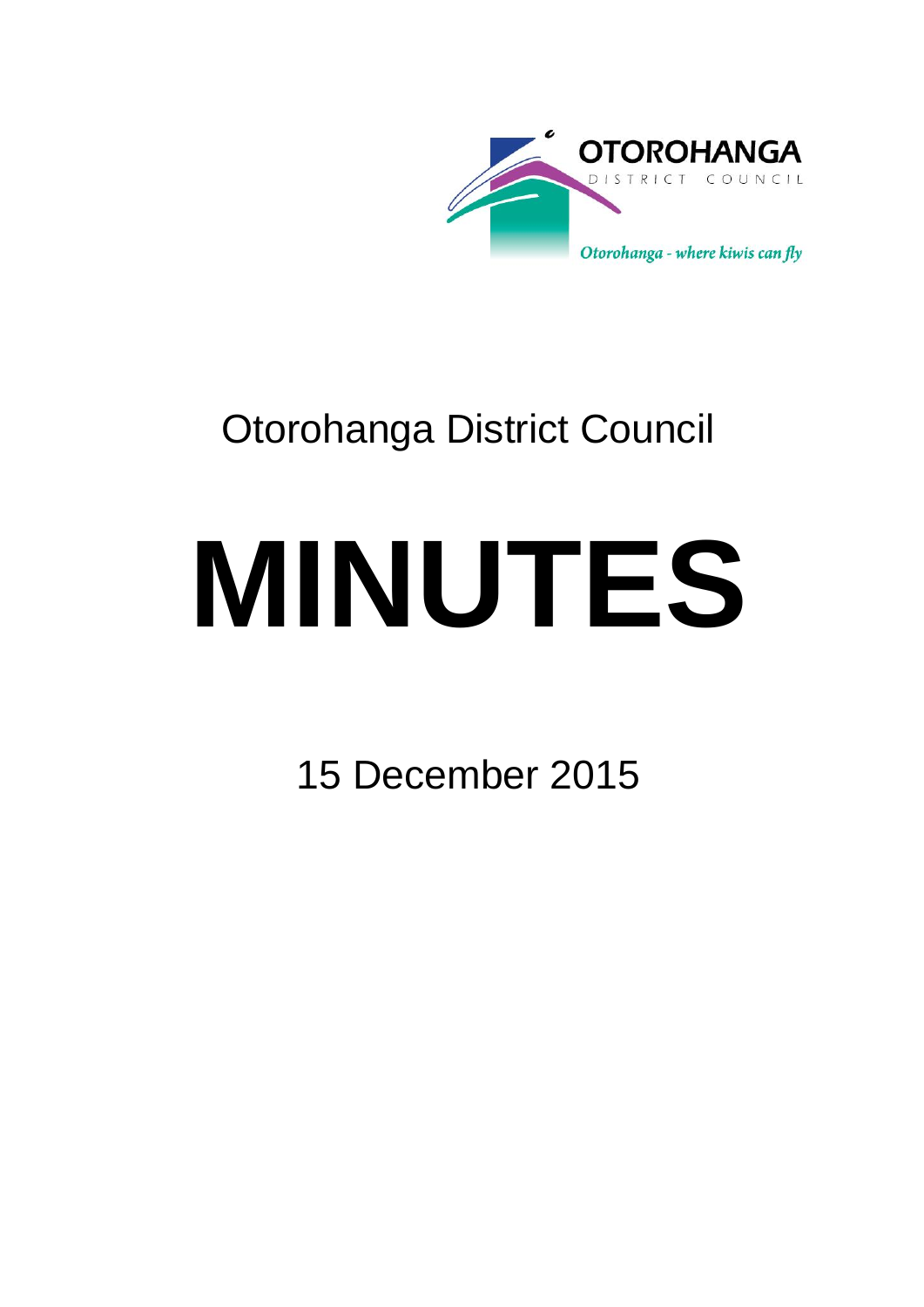#### **OTOROHANGA DISTRICT COUNCIL**

15 December 2015

Minutes of an Ordinary meeting of the Otorohanga District Council held in the Council Chambers, Maniapoto St, Otorohanga on 15 December 2015 commencing at 10.03 am.

### **MINUTES**

Minutes are unconfirmed and subject to amendment at the next meeting of Council.

#### **ORDER OF BUSINESS:**

| <b>ITEM</b>                                       | <b>PRECIS</b>                                                                    | <b>PAGE</b>    |
|---------------------------------------------------|----------------------------------------------------------------------------------|----------------|
| <b>PRESENT</b>                                    |                                                                                  | 1              |
| IN ATTENDANCE                                     |                                                                                  | 1              |
| <b>APOLOGIES</b>                                  |                                                                                  | 1              |
| <b>OPENING PRAYER</b>                             |                                                                                  | 1              |
| <b>ITEMS TO BE CONSIDERED IN GENERAL BUSINESS</b> |                                                                                  |                |
| <b>CONFIRMATION OF MINUTES -</b>                  |                                                                                  |                |
| <b>REPORTS</b>                                    |                                                                                  | 1              |
| Item $265$                                        | OTOROHANGA COMMUNITY BOARD MINUTES 19 NOVEMBER 2015                              | $\overline{2}$ |
| Item 266                                          | KAWHIA COMMUNITY BOARD MINUTES 27 NOVEMBER 2015                                  | 3              |
| Item 267                                          | ROAD LEGALISATION PART MAIHIIHI ROAD - SO 424595                                 | 4              |
| Item 268                                          | APPLICATION FOR TEMPORARY ROAD CLOSURE HAMILTON CAR CLUB<br>- NGUTUNUI HILLCLIMB | 5              |
| Item 269                                          | ODC MATTERS REFFERRED FROM 17 NOVEMBER 2015                                      | 6              |
| <b>GENERAL</b>                                    |                                                                                  |                |
| <b>MOTION TO</b><br><b>EXCLUDE</b><br>THE PUBLIC  |                                                                                  |                |

MEETING CLOSURE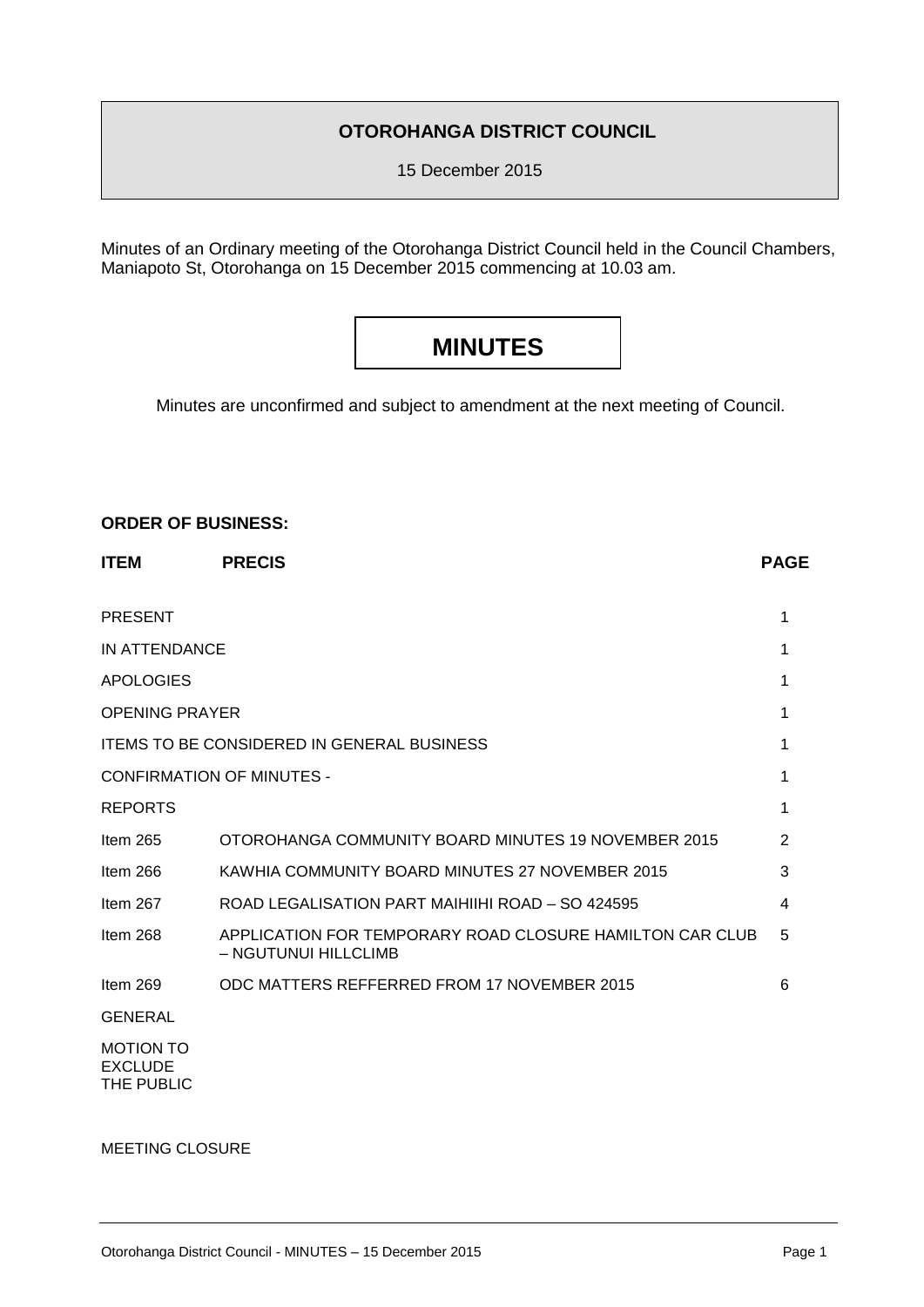#### **PRESENT**

Mr MM Baxter (Mayor), Crs, RA Klos, RM Johnson, KC Phillips, DM Pilkington (Deputy Mayor), RJ Prescott, PD Tindle and AJ Williams.

#### **IN ATTENDANCE**

Messrs DC Clibbery (Chief Executive), GD Bunn (Finance & Administration Manager), AR Loe (Environmental Services Manager), RH Brady (Engineering Manager) and CA Tutty (Governance Supervisor).

#### **OPENING PRAYER**

Cr Williams read the Opening Prayer

His worship declared the meeting open and welcomed those present

#### **STAFFING MATTER**

The Engineering Manager introduced Mr Ricardo Tubilla who commenced employment with Council yesterday in the position of Water Engineer. The Engineering Manager informed members that Mr Tubilla is from the Philippines but is now a New Zealand resident. He said Mr Tubilla will be a real asset to Council as he has a chemistry degree and is very familiar with Telemetry systems.

His Worship welcomed Mr Tubilla to Council and hoped he enjoys his time here

#### **CONFIRMATION OF MINUTES – 17 November 2015**

#### *Local Government Sector / Healthy Rivers*

Councillor Pilkington reported that the two items on page 8 of the minutes – Healthy Rivers and Local Government Sector were actually the one meeting.

#### *Otorohanga District Development Board*

Councillor Pilkington referred to her annual report and advised that she is 'Chairperson' of the Otorohanga District Development Board not "President" as recorded in the minutes.

#### **Resolved**

That the minutes of the meeting of the Otorohanga District Council held on 17 November 2015 as amended, be approved as a true and correct record of that meeting.

#### **Cr Phillips/Cr Johnson**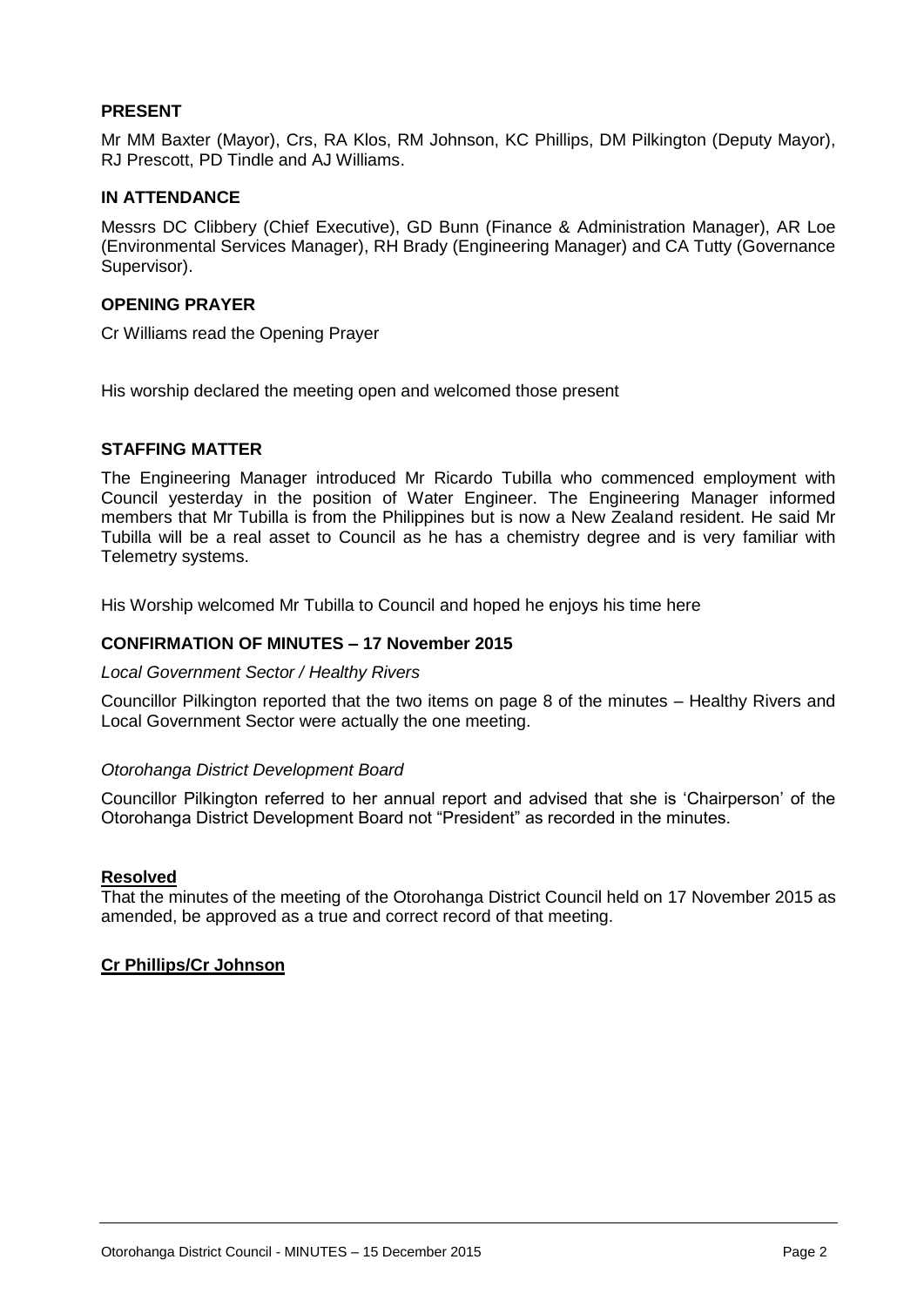#### **REPORTS**

#### **Item 265 OTOROHANGA COMMUNITY BOARD MINUTES 19 NOVEMBER 2015**

#### **Resolved**

That the minutes of the meeting of the Otorohanga Community Board held on 19 November 2015 be received

#### **Cr Prescott/Cr Tindle**

#### **MATTERS ARISING**

Cr Pilkington referred to item on page 4 Giltrap Bank – Main North Road and referred in particular to the first sentence which she said is incorrect and should read "Mrs Cowan on behalf of the Otorohanga District Development Board approached the Board for funding for the placement of ten pipes to enable various Kiwiana items spelling "Otorohanga" to be installed." She advised that an indicative cost could be around \$8,000. Mrs Cowan agreed to contact Mrs Dianne Porter for her to provide a comprehensive report and actual cost of the proposal."

#### **Item 266 KAWHIA COMMUNITY BOARD MINUTES 27 NOVEMBER 2015**

The Governance Supervisor informed members that the location of the meeting has been incorrectly recorded; this should read "Waipapa Marae, 5489 State Highway 31 Kawhia Road, Kawhia."

Cr Pilkington further advised that the Ngati Hikairo Runanga had extended an invitation to Council to host its next meeting on their marae. She said it was a very worthwhile experience and a great opportunity which was appreciated both by the Marae members and Councillors.

Cr Pilkington referred to the items to be considered in General Business in particular the request form the Aotea Community and advised that this request was for a grant to cover the cost of the Resource Consent fee.

Cr Pilkington then highlighted that the word Maketu had been spelt incorrectly in some sentences during the item on the Maketu Marae entrance.

Cr Pilkington referred the item on page 3, Aotea Land and Access and advised that the two private individuals have requested to speak to herself and His Worship.

#### Trees on road reserve

Cr Pilkington referred to the item of two trees situated on road reserve which are covered in Ivy and need to be removed. She advised that following discussion with Councils Community's Facilities Officer it has been ascertained that the trees are not dead they are deciduous.

Cr Pilkington referred to item 75 - Pouewe Street Boardwalk the final sentence in the first paragraph and requested this be amended to read "Mrs Pilkington queried whether should the roots of the trees in the area interfere with the sea wall and encroach under the road will NZTA funding still apply"

#### **Resolved**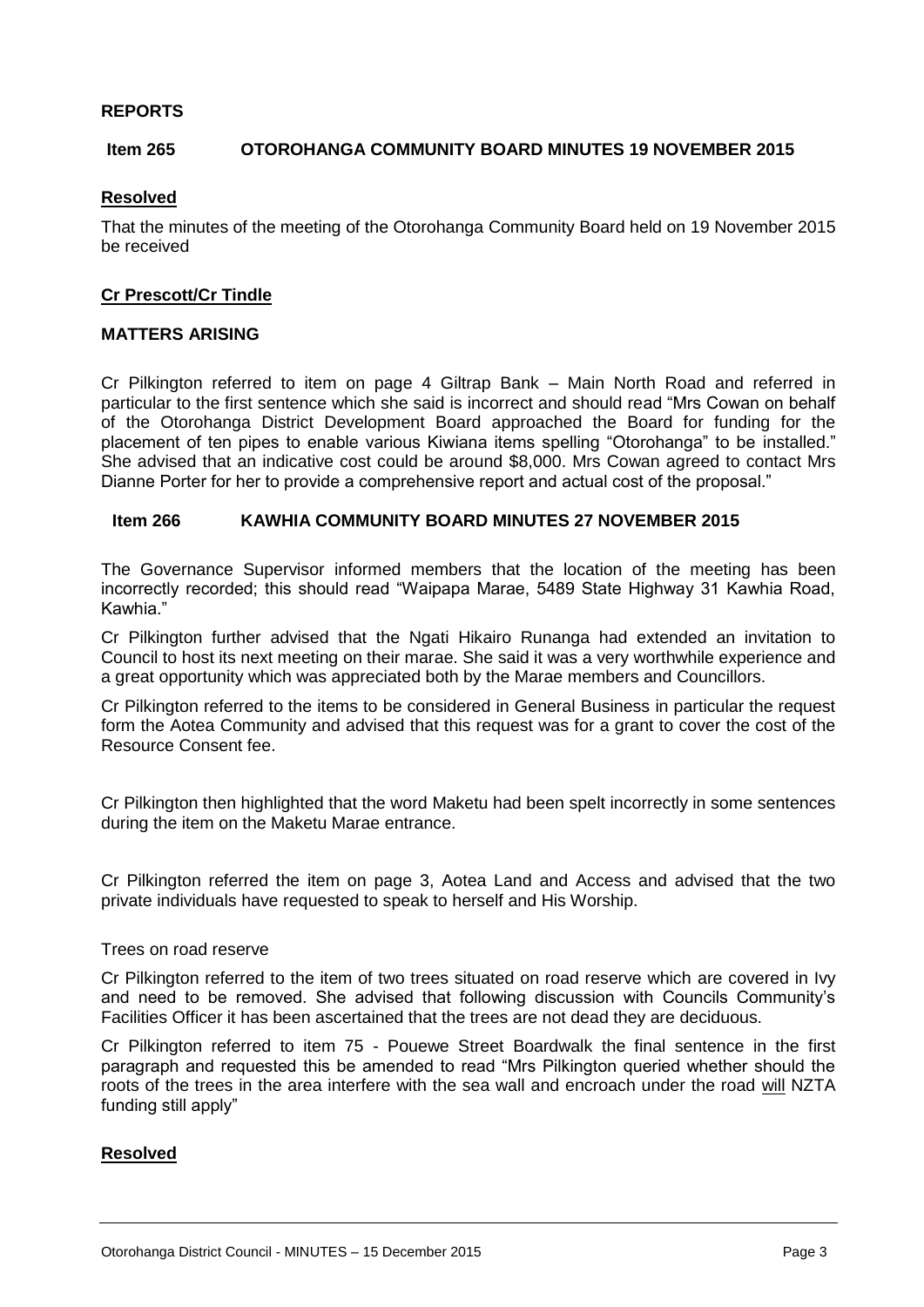That the minutes of the meeting on the Kawhia Community Board held 27 November 2015 be received

#### **Cr Pilkington/Cr Williams**

#### *Car parking*

In reply to Cr Phillips the Chief Executive advised that a Kawhia Community Board Member is still working on a proposal to open up a private section for parking adjacent to the boat ramp. He said however, this property has multiple owners. The Chief Executive confirmed that the same parking problems will still occur this coming summer. Cr Pilkington referred to the provision of signs stating "no freedom camping" on areas where people should be parking.

#### *Rural Broadband*

Cr Phillips queried whether Lightwire are hopeful of putting something in place. The Finance and Administration Manager advised that Lightwire are considering those parts of the District that they currently do not cover. He said they will certainly not be waiting on Rural Broadband Funding. Cr Pilkington reported that it comes back to the economics of the proposal.

#### **Item 267: ROAD LEGALISATION PART MAIHIIHI ROAD – SO 424598**

The Engineering Manager presented his report informing members that Council has documents requiring consent to legalising part of Maihiihi Road being a one kilometre section before Hoddle Road.

Resolved that

- 1. The Otorohanga District Council hereby consents to the Minister of Land Information declaring:
	- a. Pursuant to Sec 114 of the Public Works Act 1981 the land described in the **First Schedule** below to be road vested in the Otorohanga District Council.
	- b. Pursuant to Sec 116 and 117 of the Public Works Act 1981 the road described in the **Second Schedule** below being stopped and vested in the adjoining property by way of amalgamation with the title listed and being subject to existing mortgages recorded on the title.

#### *South Auckland Land District – Otorohanga District*

| <b>First Schedule - Land to be Declared Road</b> |                      |                      |                              |                |  |  |  |
|--------------------------------------------------|----------------------|----------------------|------------------------------|----------------|--|--|--|
| Area                                             | <b>Description</b>   | Title                | Owners                       |                |  |  |  |
| 350 <sup>2</sup>                                 | Section 2 SO 424598  | <b>CFR SA46B/708</b> | Paewhenua<br>Trustees        | <b>Station</b> |  |  |  |
| 508m <sup>2</sup>                                | Section 4 SO 424598  | <b>CFR SA46B/708</b> | Paewhenua<br><b>Trustees</b> | <b>Station</b> |  |  |  |
| 1003m <sup>2</sup>                               | Section 7 SO 424598  | <b>CFR SA46B/708</b> | Paewhenua<br>Trustees        | <b>Station</b> |  |  |  |
| 274m <sup>2</sup>                                | Section 8 SO 424598  | <b>CFR SA46B/708</b> | Paewhenua<br><b>Trustees</b> | <b>Station</b> |  |  |  |
| 51 <sup>2</sup>                                  | Section 10 SO 424598 | <b>CFR SA46B/708</b> | Paewhenua                    | <b>Station</b> |  |  |  |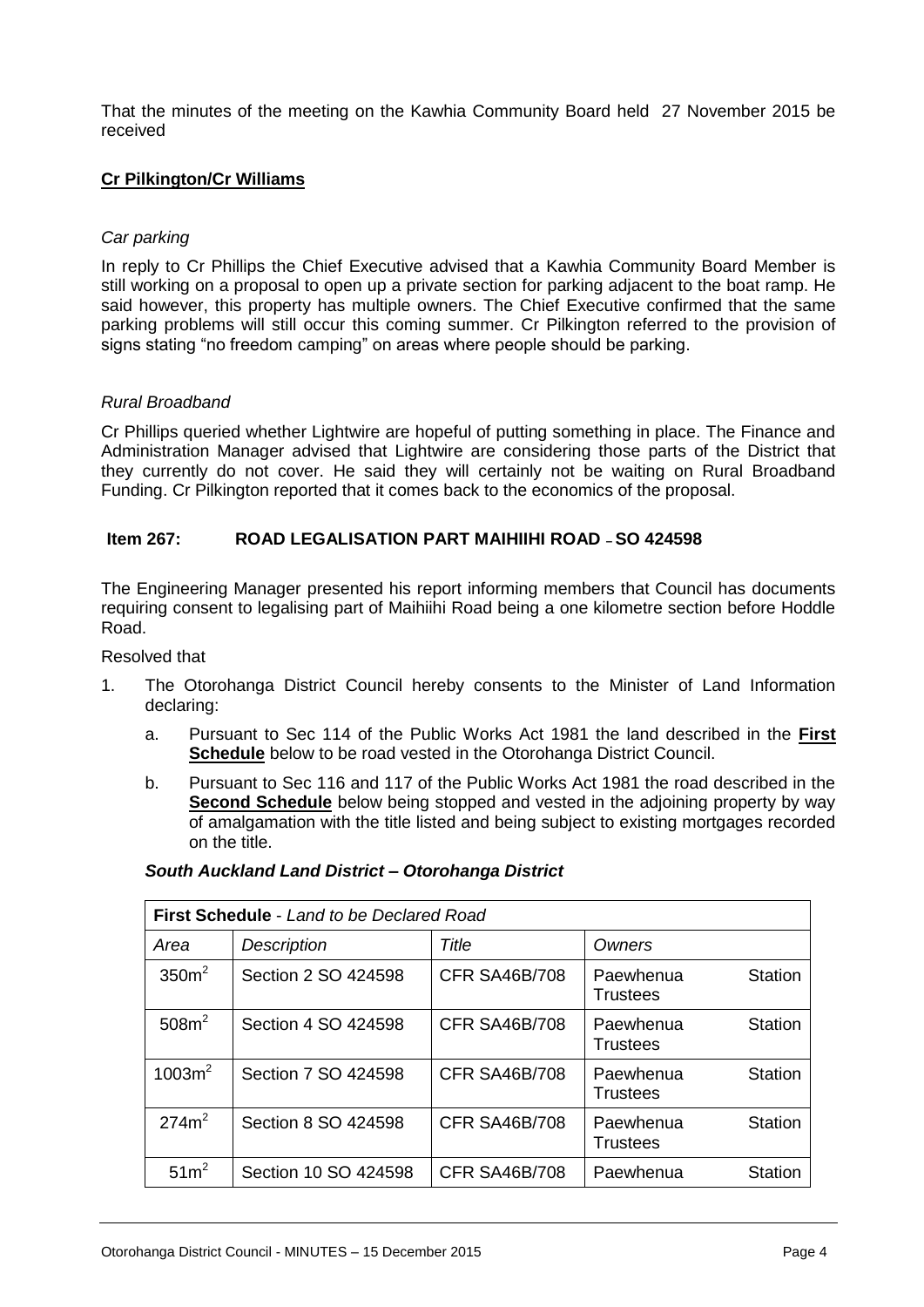|                                                                                                 |                      |                      | <b>Trustees</b>                                |  |  |  |
|-------------------------------------------------------------------------------------------------|----------------------|----------------------|------------------------------------------------|--|--|--|
| 113m <sup>2</sup>                                                                               | Section 11 SO 424598 | <b>CFR SA46B/708</b> | Paewhenua<br><b>Station</b><br><b>Trustees</b> |  |  |  |
| 93m <sup>2</sup>                                                                                | Section 12 SO 424598 | <b>CFR SA46B/708</b> | Paewhenua<br><b>Station</b><br><b>Trustees</b> |  |  |  |
| 2392m <sup>2</sup>                                                                              | <b>Total</b>         |                      |                                                |  |  |  |
| <b>Second Schedule</b> – Road to be Stopped and Vested by Amalgamation in Adjoining<br>Property |                      |                      |                                                |  |  |  |
| Area                                                                                            | <b>Description</b>   | Title                | Owners                                         |  |  |  |
| 98m <sup>2</sup>                                                                                | Section 3 SO 424598  | <b>CFR SA46B/708</b> | <b>Station</b><br>Paewhenua<br><b>Trustees</b> |  |  |  |
| 219m <sup>2</sup>                                                                               | Section 5 SO 424598  | <b>CFR SA46B/708</b> | Paewhenua<br><b>Station</b><br><b>Trustees</b> |  |  |  |
| 275m <sup>2</sup>                                                                               | Section 6 SO 424598  | <b>CFR SA46B/708</b> | Paewhenua<br><b>Station</b><br><b>Trustees</b> |  |  |  |
| 228m <sup>2</sup>                                                                               | Section 9 SO 424598  | <b>CFR SA46B/708</b> | <b>Station</b><br>Paewhenua<br><b>Trustees</b> |  |  |  |
| 1381m <sup>2</sup>                                                                              | Section 14 SO 424598 | <b>CFR SA46B/708</b> | <b>Station</b><br>Paewhenua<br><b>Trustees</b> |  |  |  |
| 493m <sup>2</sup>                                                                               | Section 15 SO 424598 | <b>CFR SA46B/708</b> | <b>Station</b><br>Paewhenua<br><b>Trustees</b> |  |  |  |
| 2694m <sup>2</sup>                                                                              | <b>Total</b>         |                      |                                                |  |  |  |

2. The Mayor and Chief Executive of Otorohanga District Council be authorised to sign and seal any documentation necessary to legalise plan SO 424598.

#### **Cr Johnson/Cr Phillips**

#### **Item 268 APPLICATION FOR TEMPORARY ROAD CLOSURE** – **HAMILTON CAR CLUB** – **NGUTUNUI HILLCLIMB**

The Engineering Manager summarised the Senior Engineering Assistant's report informing members that an application has been received from the Hamilton Car Club for the closure of the entire length of Pekanui Road, to enable the Club to hold the Ngutunui Hill Climb. Cr Phillips queried whether any objections have been received in the past to the proposal. The Engineering Manager replied that the current objection process is still to run it's course.

Cr Pilkington referred to condition numbers 6 and 7 and queried whether these conditions applied to just that stretch of road being closed or to all the people that live on that particular road. Cr Pilkington requested that staff be mindful that the conditions are met and outlined various situations where affected property owners have only received one letter drop and only one road closure sign erected. The Engineering Manager queried how far down the connecting road does the proposal refer to. It was agreed that on off roads the property owners should be informed of the closure by two letter drops. Cr Tindle queried whether the letter drops should be undertaken by Council. The Chief Executive replied that the organisers of the events should take responsibility to ensure all property owners affected are notified. Cr Pilkington said she would request that Council staff members check to ensure consultation is carried out with all residents of all properties on the roads intending to be closed.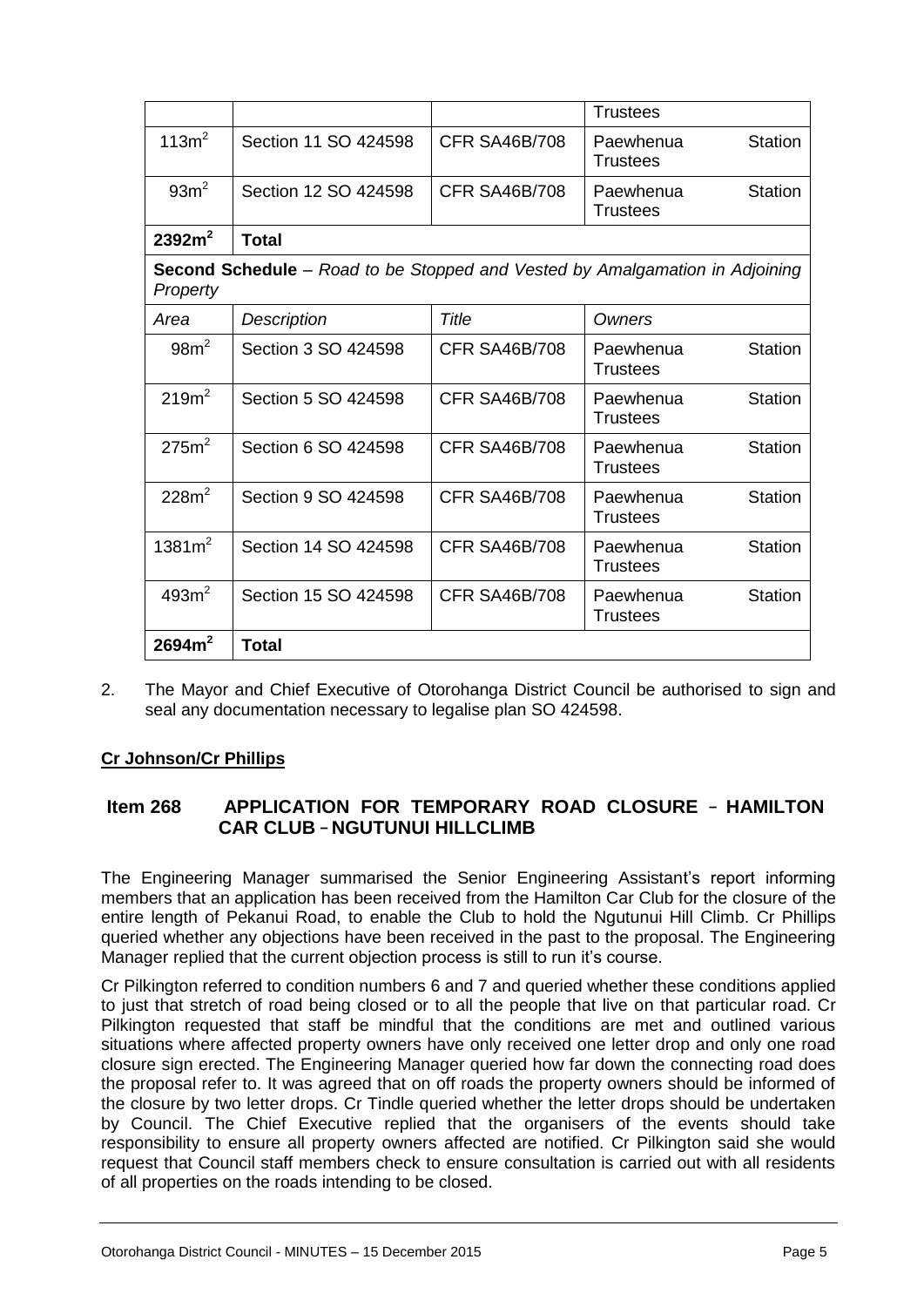#### **Resolved**

That approval be granted for the following road closure:

Purpose: Nautunui Hillclimb

Date: Sunday, 6 March 2016

Details of Closure: **PEKANUI ROAD** – entire length. Includes intersection with Scott Road (no exit)

#### **Period of Proposed Closure**:8:45am to 5:00pm

With the following conditions imposed:

- 1. Persons will be allowed through the closure in the event of an emergency.
- 2. Hamilton Car Club is to pay an application fee of \$400.00 towards the administration of the road closure to Otorohanga District Council.
- 3. Hamilton Car Club is to pay for all advertising costs to the appropriate newspapers. Public notice advertisements are to be published in the Waitomo News.
- 4. Hamilton Car Club is responsible for obtaining public liability insurance (and paying the cost thereof) to a minimum value of \$2,000,000. This is required to indemnify Council against any damage to the property or persons as a result of rally activities during the road closure period.
- 5. Hamilton Car Club is to comply with the objection provisions contained in the Transport (Vehicular Traffic Road Closure) Regulations 1965.
- 6. Hamilton Car Club is to liaise, and provide evidence of liaison with all operators and businesses that may be affected by the road closures.
- 7. Hamilton Car Club is to consult with all residents of all properties on the roads intending to be closed and also the residents on roads connecting with roads intending to be closed, including any, no exit roads. Two mail drops to residents are to be carried out. All initial mail drops to residents are to be approves by Council staff before distribution commences. The subsequent mail drop is to be completed no later than ten full days before the proposed closures.
- 8. Hamilton Car Club is solely responsible for signposting and policing of the roads to be closed, to ensure that only vehicles connected with the event have access to the road closure areas. This includes arranging the delivery, erection and staffing of all road closure barriers and the removal thereof after closures. All gates and entranceways are to be taped and to ensure its removal thereafter.
- 9. Signs advising of the road closures are to be erected at the start and end of the closed portions of the roads and on each intersecting road two weeks prior to the road closure. All signs are to be removed immediately after the closure. A Hamilton Car Club representative is to meet with Council Engineering staff regarding the required signs format, size, location and quantity of signs for approval before they are manufactured and erected.

#### **Cr Pilkington/His Worship**

#### **MATTERS REFERRED**

The Governance Supervisor took members through matters referred.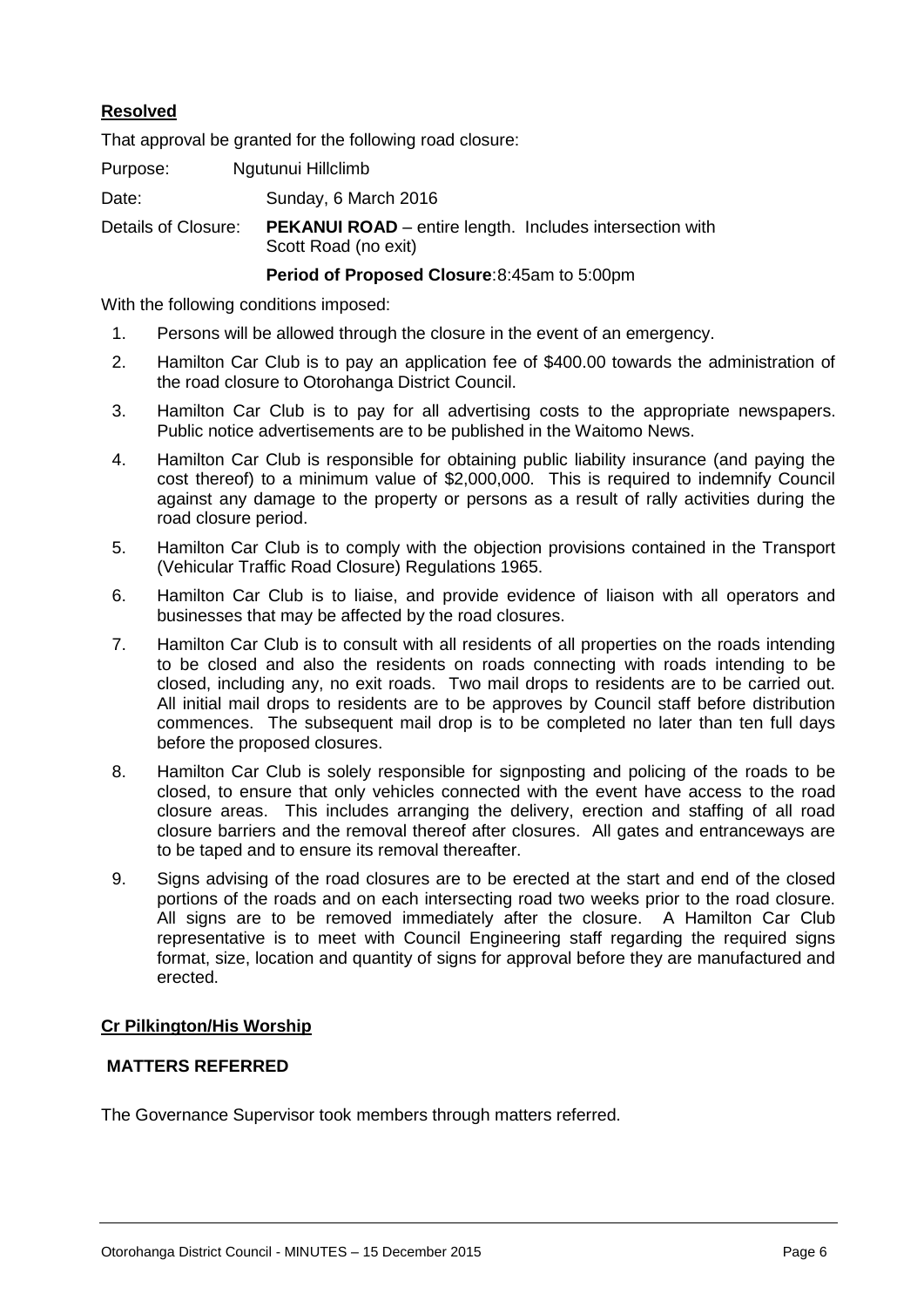#### **UNSEALED ROAD MAINTENANCE**

With regard to discussion with Roading Experts on the options available to improve re-occurring corrugation on sections of metalled roads the Chief Executive advised it is proposed to have this discussion in a workshop following the meeting.

#### *ANNUAL COMMUNITY GARDEN COMPETITION*

Cr Klos reported that Mrs Rosemary Davison has been overseas however, in the mean time she has spoken to Otorohanga Community Board member Mrs Liz Cowan. Cr Klos said she has obtained some ideas on how to progress this matter and therefore wishes to have discussion with some local people

#### **GENERAL**

#### **RURAL PROVINCIAL MEETING**

Mrs Williams reported on her attendance at a recent rural provincial meeting and advised that this provided a good opportunity for councillors like herself to hear of issues in the greater arena. She said there was a good representation of central government members. Mrs Williams reported that this Councils proposal to introduce metering of water will put it in good stead for the future. Mrs Williams referred to matters relating to New Zealand Recreational Association and Health and Safety. In reply to Cr Williams the Chief Executive advised that at Council level he is aware of a process in place in respect to Council's Health and Safety responsibilities.

#### **NGUTUNUI ENVIRO SCHOOL**

Cr Williams reported that she attended the Ngutunui Enviro Schools prize giving on behalf of His Worship.

#### **AROHENA SCHOOL**

Cr Klos reported that she attended the Arohena School prize giving on behalf of His Worship.

#### **RANGINUI SCHOOL**

Councillor Klos informed members that 48% of the Ranginui Station has been purchased by the Raukawa Trust.

#### **WAKERIA PRISON LIAISON COMMITTEE**

Cr Klos reported that she attended a recent meeting of the Waikeria Prison Liaison Committee and advised that the inmate population within the facility is on the decrease.

#### **WAIKATO DISTRICT HEALTH BOARD**

Cr Klos reported that the Waikato District Health Board is commencing research on availability/access to health services within the rural areas. She said their intention is to approach Council and therefore Cr Klos requested that Council give this matter serious consideration.

#### **CREATIVE COMMUNITIES**

Cr Klos reported on an excellent meeting with representatives from Creative Communities New Zealand and Creative Waikato whereat the committee members were informed of what their positions entail. She said assessment committee members are to take control of applications received and to determine appropriate level of assistance.

Cr Klos said it is the intention of the committee to harness the creative people throughout the Otorohanga District. She said at the present time the committee is not aware of who these people are and where they reside. She suggested this could form part of Councils economic development.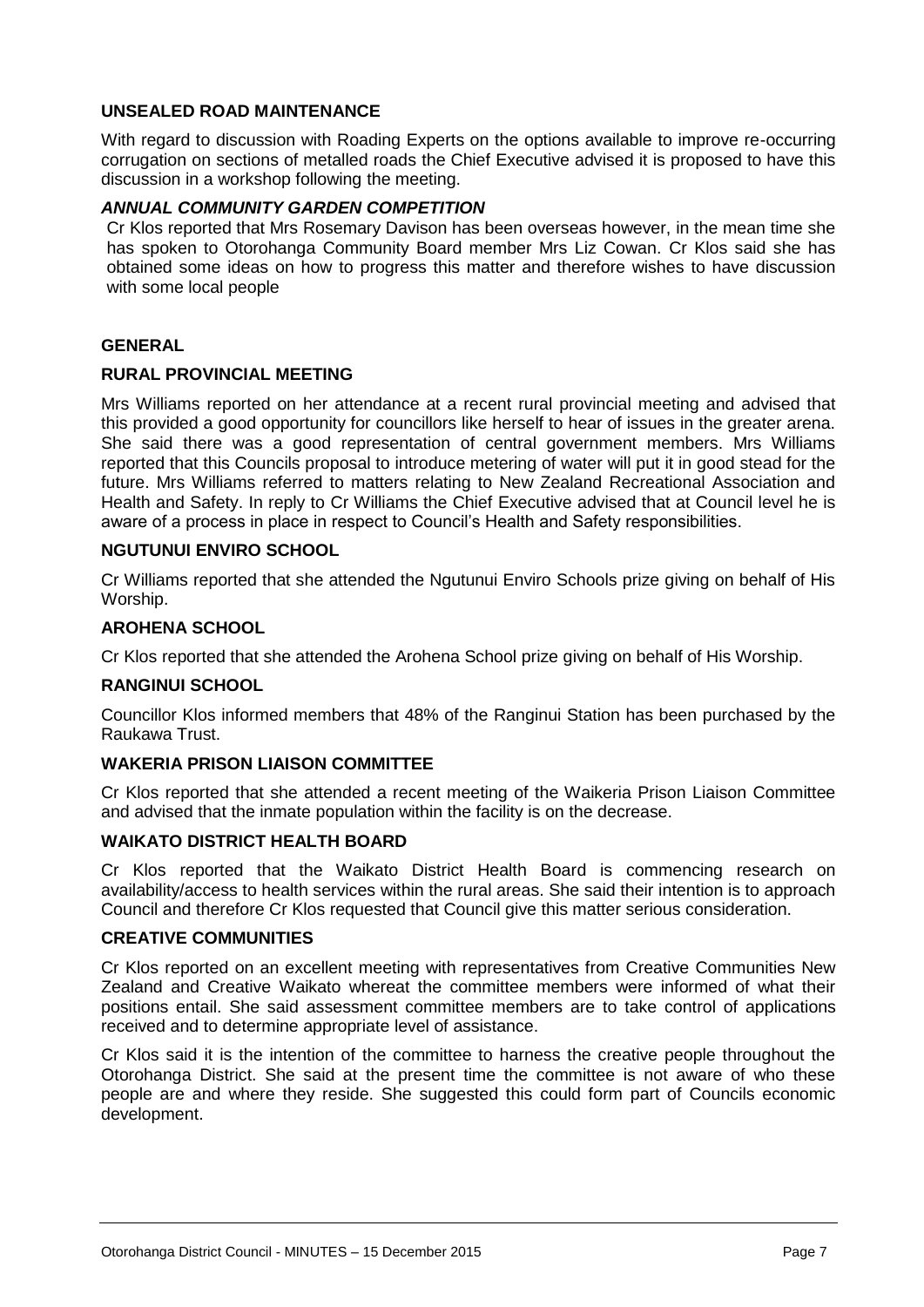#### **AOTEA PLAYGROUND**

Cr Pilkington reported that she attended Sunday's blessing and opening of the new Aotea playground. She said this is a very impressive playground and a very worthwhile project to have allocated funds to.

#### **LITTLE HERO'S**

Cr Pilkington advised that she attended a meeting at the Waikato Museum honouring 'little heroes" and reported that Mrs Liz Cowan and Mrs Edith Dockery were awarded for their contribution to their communities.

#### *Primary School Prize givings*

Cr Pilkington reported that she attended both the Hauturu and Kawhia Primary School prize givings.

#### **OTOROHANGA DISTRICT DEVELOPMENT BOARD**

Cr Pilkington reported that the Museum and Information centre in Kawhia receives funding from the Otorohanga District Development Board to enable the facility to continue operating.

#### **WINTEC**

Cr Pilkington informed members of WINTEC's 10<sup>th</sup> celebration whereat His Worship presented an appropriate certificate.

#### **PICNIC IN THE PARK**

Cr Pilkington reported that His Worship and herself attended the 'Picnic in the Park' in Otorohanga a couple of weeks ago in support of the prevention of violence against woman. She said His Worship and herself are both "champions" available to direct those people seeking help.

#### **PRIVATE ROAD NAMING RIGHTS**

Cr Phillips queried whether Council has a policy concerning naming rights on private roads. He referred in particular to the Broadview Estate where all properties come under one Main North Road address. The Chief Executive replied that Council has no legal status over this matter and that those people on a particular road should be able to agree on an appropriate name. He said it must be very confusing for employees of NZ Post. Councils Environmental Services Manager undertook to look into the matter and report back.

#### **ANNUAL CHRISTMAS PARADE**

Cr Phillips reported that the annual Christmas parade was a really great event.

#### **TAMAKI RECREATION CENTRE**

Cr Phillips reported on his visit to the Tamaki Recreation Centre which was established 13 years ago but only looks around 2 years old. He said there is two entrances to the facility and that it appears to be working really well. Cr Phillips advised that the facility has a \$350,000 per annum operating budget with \$100,000 contributed by the local Community Board.

#### **TE KUITI MURALS**

Cr Phillips advised that Te Kuiti has placed some funding towards the voluntary creation of murals around the CBD. He said these have been created on large wall spaces and lacquer covered. The Finance and Administration Manager reported that these have just been tagged. Cr Klos advised that Piopio has undertaken something similar with approaches being made to local sponsors. Cr Pilkington queried whether such a project could be raised with the Project Kiwiana Committee for consideration.

#### **REGULATION OF WATER**

Cr Tindle referred to the advice from Cr Williams regarding the regulating of water and queried whether His Worship or other Councillors have received a "heads up" from Rural Sector/Mayoral Meetings. Cr Tindle queried whether there has been any talk of giving control of water supplies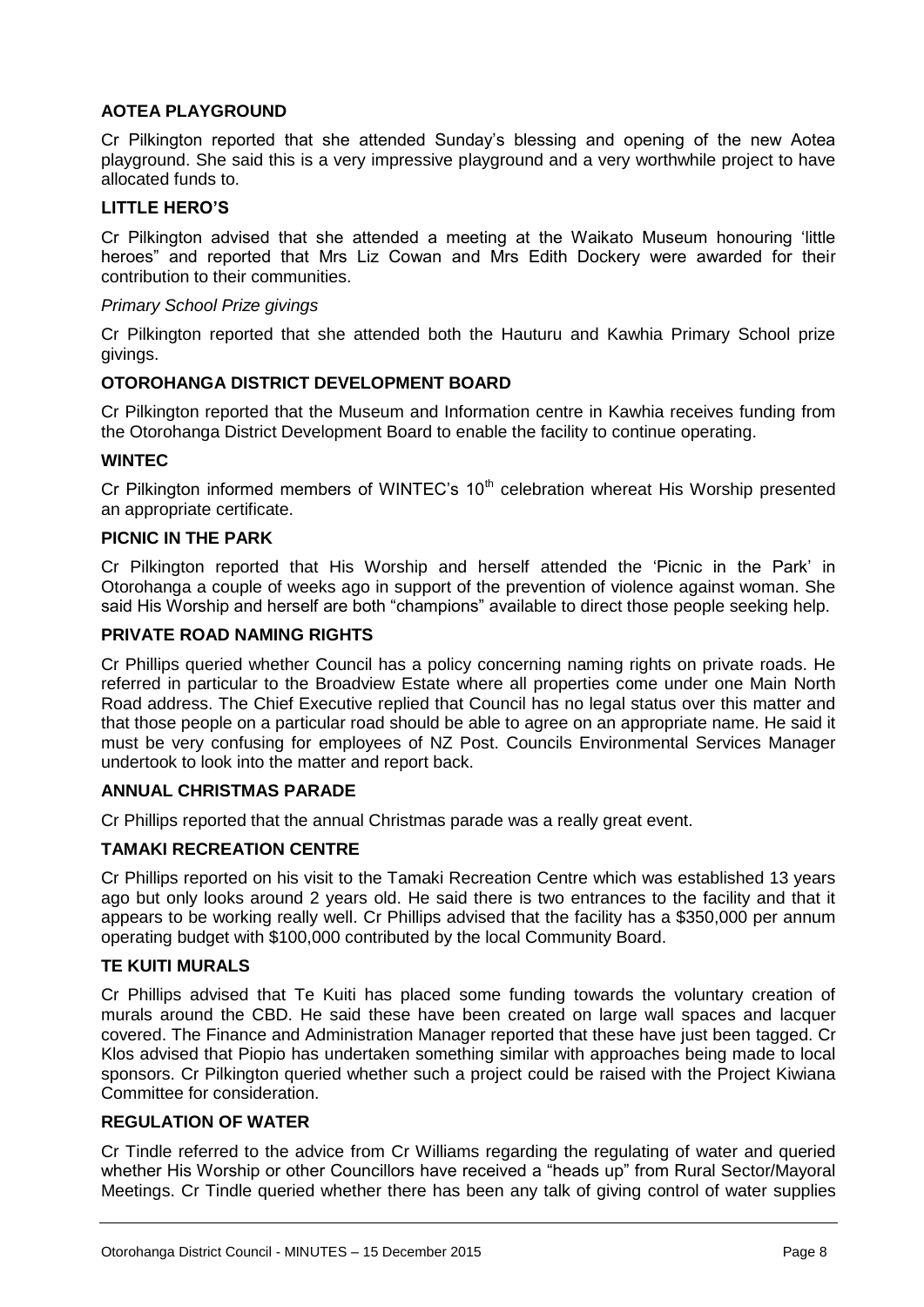back to local iwi. His Worship replied that Central Government does not have an appetite for such a proposal. Cr Klos advised that the Government's attitude is that water is not for sale.

#### **AUDIT AND RISK MANAGEMENT**

Cr Tindle referred to a presentation made by Phillip Jones and queried whether there could be an opportunity for Councillors to listen to this presenter. Cr Tindle expressed the opinion that Mr Jones has considerable value and experience working with other Councils and puts forward alternative ways for issues to be considered. The Finance and Administration Manager advised that LASS is currently looking at the options throughout the Waikato to undertake internal audit functions. He said the Otorohanga District Council has indicated that they wish to partake in this process subject to suitability. His Worship expressed the opinion that Council has no big projects on at the moment and queried whether such a proposal is really required. Cr Klos expressed the opinion that a set of policy principles should be prepared at Council level on the operational side. One area being where Councillors themselves may be able to influence the business decisions of Council. The Chief Executive advised that Councillors would need to give careful consideration to this matter as they may be required to declare their interest.

#### **HEALTH AND SAFETY**

Cr Tindle queried whether Council is on track regarding the introduction of the new Health and Safety Bill. The Chief Executive replied that Council will have "something prepared" soon. Cr Tindle referred to LASS and felt that collectively they should provide capable resources for this Council to feed off.

#### **WAIKERIA PRISON**

Cr Prescott reported on his attendance at a recent Wakeria Prison Liaison Committee meeting and advised that the "muster" has been reduced at the facility however, the national figures are climbing. He said the youth centre will be re-opening.

Cr Prescott further reported of the intention for the facility to become a working prison with industries coming from within. He said currently a big development is being undertaken in regards to a kitchen, laundry and bakery.

#### **WATER METERING PROPOSAL**

Cr Prescott reported he had received a disgruntled phone call from a water meter supplier suggesting that the products included in Council's contract are of an inferior standard. Cr Prescott advised that he had informed the complainant that the contract has been awarded. The Engineering Manager referred to the fittings supplied by the complainant and advised that Council had received a better tender.

#### *CIVIL DEFENCE MEETING*

Cr Prescott informed members that he had attended a recent Civil Defence meeting which consisted of discussion of acronyms used by this activity. Cr Prescott reported that a motor vehicle accident had occurred at the newly installed roundabout at Hangatiki.

#### **HEALTH AND SAFETY**

Cr Johnson reported that he had enjoyed the recent LASS Health and Safety meeting in particular discussion on the areas of responsibility when engaging volunteers. He said a number of organisations are using volunteers and accordingly have a plan in place.

#### **RATE DEMANDS**

Cr Johnson reported that he has received phone calls from ratepayers advising that they have received their rate assessments in triplicate.